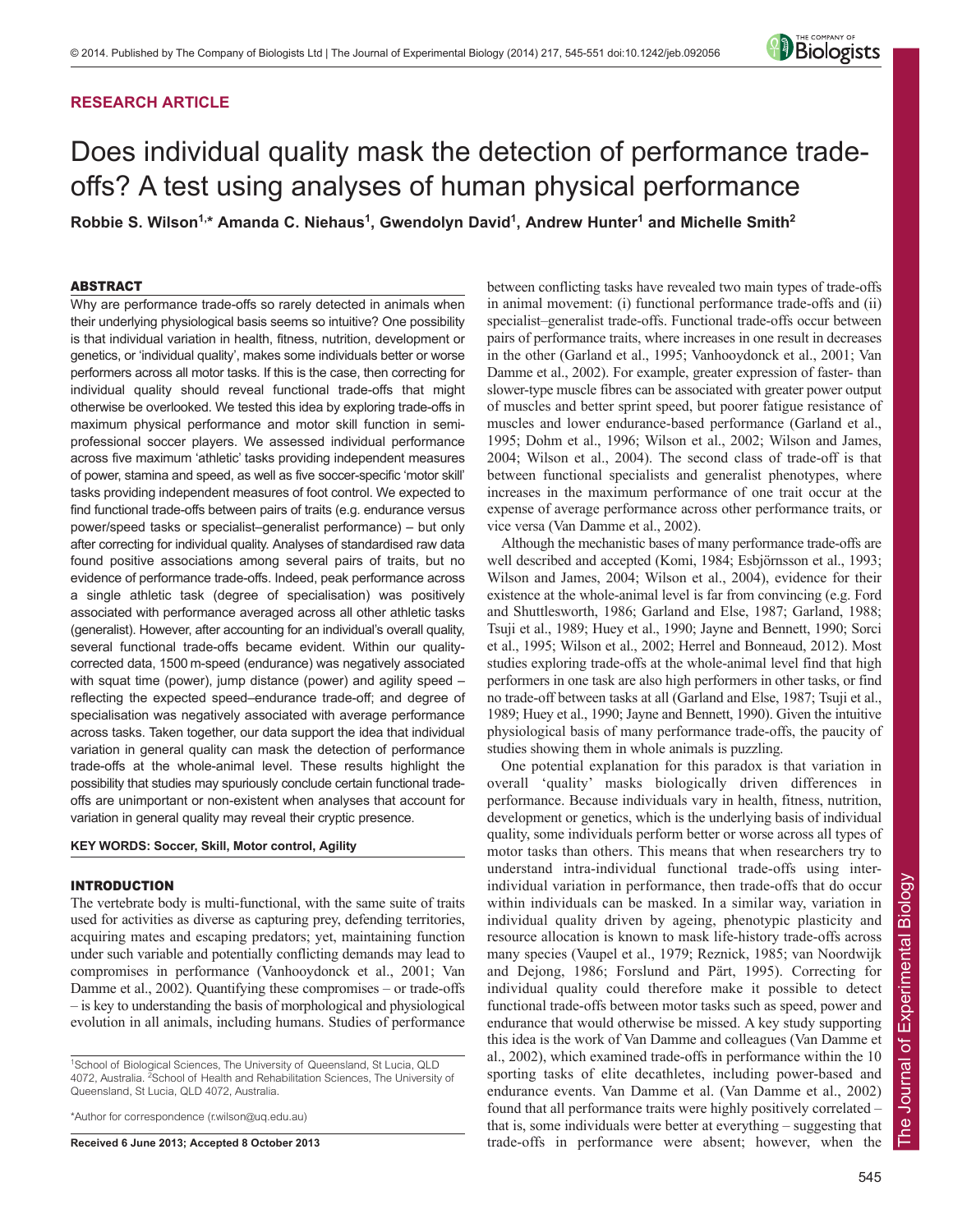|                  | 1500 m speed | Squat time | Jump distance | Sprint speed | Agility | <b>Dribbling</b> | Juggling | Volley | Passing |
|------------------|--------------|------------|---------------|--------------|---------|------------------|----------|--------|---------|
| Squat time       | 0.16         |            |               |              |         |                  |          |        |         |
| Jump distance    | 0.18         | 0.47       |               |              |         |                  |          |        |         |
| Sprint speed     | 0.32         | 0.29       | 0.37          |              |         |                  |          |        |         |
| Agility          | 0.28         | 0.50       | 0.63          | 0.24         |         |                  |          |        |         |
| <b>Dribbling</b> | 0.41         | 0.09       | 0.15          | 0.30         | 0.06    |                  |          |        |         |
| Juggling         | 0.14         | $-0.03$    | 0.34          | $-0.03$      | 0.20    | 0.25             |          |        |         |
| Volley           | $-0.02$      | 0.09       | $-0.02$       | 0.35         | $-0.24$ | 0.22             | 0.09     |        |         |
| Passing          | 0.16         | $-0.07$    | $-0.07$       | 0.23         | $-0.02$ | 0.37             | 0.08     | 0.53   |         |
| Heading          | 0.13         | 0.15       | 0.04          | $-0.08$      | 0.27    | 0.10             | 0.24     | 0.48   | 0.55    |

**Table 1. Correlation matrix of the 10 performance traits – five athletic and five motor skill traits – using the raw standardised data from the 28 semi-professional soccer players**

Significant correlations between pairs of performance traits are indicated by bold text.

researchers corrected for overall quality among decathletes (via an amalgamated score over all 10 tasks), they found strong evidence of both functional compromises between pairs of events as well as a specialist–generalist trade-off. Taken together, it seems that interindividual variation in overall quality could obscure important individual-level trade-offs in animal performance, but few studies have considered this issue further.

In our study, we explore whether individual variation in general quality masks the detection of performance trade-offs in human locomotion. In studies of life history, individual quality is well known to mask trade-offs between current and future reproductive fitness (Hamel et al., 2009; Wilson and Nussey, 2010). We expect that the detection of performance trade-offs should be similarly affected. To test this prediction, we assessed individual performance of semiprofessional soccer players in five maximum 'athletic' tasks providing independent measures of power, stamina and speed, as well as five soccer-specific 'motor skill' tasks providing independent measures of football control. Numerous studies have examined trade-offs among maximum traits (e.g. speed, power, strength, endurance) (e.g. Huey et al., 1990; Jayne and Bennett, 1990; Sorci et al., 1995; Wilson et al., 2002; Herrel and Bonneaud, 2012); but movement depends both on these maximum traits as well as on the ability to successfully perform controlled, precision-based movements (e.g. accuracy of foot and hand placement). We believe that this ubiquitous focus on maximum performance and an absence of quantifying motor skill in ecological or evolutionary studies of performance has narrowed our view of locomotor trade-offs. A trade-off between maximum performance and motor skill is likely to have constrained the evolution of the vertebrate locomotor system because of the contrasting morphological and muscular bases of these traits – but this has not been previously tested. Soccer players are ideal subjects for studies of performance trade-offs because motor skill and athletic ability are vital for success in competition, and each type of performance can be readily identified, isolated and quantified (Reilly et al., 2000; Ali, 2011; Russell and Kingsley, 2011).

We expected to find that: (i) performance in endurance-related athletic tasks would be negatively correlated with performance in tasks related to speed and power (speed–endurance trade-off hypothesis); (ii) maximum athletic performance would be negatively associated with an ability to perform controlled, skilful movements (maximum–control trade-off hypothesis); and (iii) a high degree of specialisation for any athletic or motor skill task would be associated with poorer average performance across all other athletic or motor skill tasks (specialist–generalist trade-off hypothesis). Importantly, we expected that correcting for differences in overall quality among subjects would allow us to better observe functional trade-offs between pairs of traits and between specialist–generalist phenotypes.

## 546



#### Maximum athletic capacity

Based on analyses of standardised raw data, we found positive associations among several pairs of traits, but did not identify any significant negative correlations, or trade-offs (Table 1). Speed over 1500 m was positively associated with the composite measure of power performance (agility and maximum jump distance)  $(r_p=0.25)$ ; *P*=0.05) (Fig. 1A), and speed over 40 m ( $r_p$ =0.32; *P*<0.05) (Table 1). Maximum speed of individuals over 40 m was positively correlated with maximum jump distance  $(r_p=0.37, P<0.05)$  (Table 1). When we corrected for player quality, we found trade-offs among several pairs of performance tasks, as expected (Table 2). Quality-corrected 1500m



**Fig. 1. The relationship between maximum 1500 m running speed (endurance) and power-based performance (agility speed and jump distance) for the human athletes.** (A) Based on raw data, speed over 1500 m was positively associated with the composite measure of power performance  $(r_0=0.25; P=0.05)$ , while (B) quality-corrected 1500 m speed was highly negatively correlated with power-based performance ( $r_p$ =-0.60; *P*<0.0001).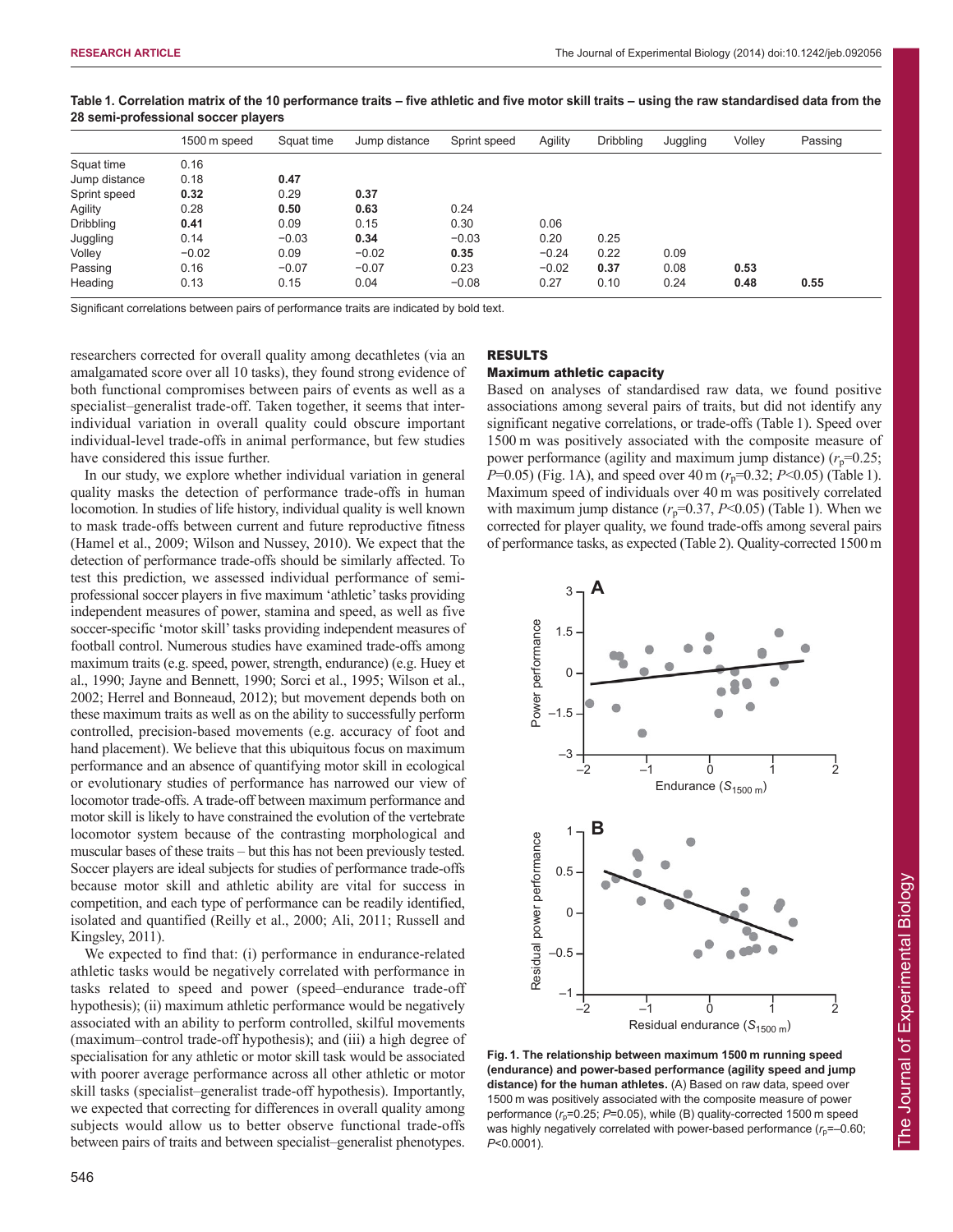|                     | 1500 m speed | Squat time | Jump distance | Sprint speed | Agility | <b>Dribbling</b> | Juggling | Volley | Passing |
|---------------------|--------------|------------|---------------|--------------|---------|------------------|----------|--------|---------|
| <b>Squat time</b>   | $-0.52$      |            |               |              |         |                  |          |        |         |
| Jump distance       | $-0.41$      | $-0.20$    |               |              |         |                  |          |        |         |
| <b>Sprint speed</b> | 0.05         | $-0.06$    | $-0.25$       |              |         |                  |          |        |         |
| <b>Agility</b>      | $-0.44$      | 0.15       | $-0.02$       | $-0.52$      |         |                  |          |        |         |
| <b>Dribbling</b>    | 0.28         | $-0.03$    | $-0.01$       | 0.22         | $-0.53$ |                  |          |        |         |
| Juggling            | 0.01         | $-0.32$    | 0.36          | $-0.23$      | 0.12    | 0.04             |          |        |         |
| Volley              | $-0.16$      | 0.14       | $-0.06$       | 0.46         | $-0.23$ | $-0.11$          | $-0.31$  |        |         |
| Passing             | 0.10         | $-0.13$    | $-0.22$       | 0.25         | $-0.18$ | $-0.12$          | $-0.40$  | 0.09   |         |
| Heading             | $-0.02$      | 0.01       | $-0.16$       | $-0.39$      | 0.42    | $-0.50$          | $-0.07$  | 0.06   | 0.15    |

**Table 2. Correlation matrix of the 10 performance traits – five athletic and five motor skill traits – using the data corrected for individual general quality from the 28 semi-professional soccer players**

Significant correlations between pairs of performance traits are indicated by bold text.

speed was highly negatively correlated with power-based performance  $(r_p=-0.60; P<0.0001)$  (Fig. 1B), including maximum squat time  $(r_p=-0.52; P<0.001)$ , maximum jump distance  $(r_p=-0.41; P<0.01)$  and agility speed  $(r_p = 0.44; P < 0.01)$  (Table 2). Maximum running speed through the agility course was negatively correlated with maximum sprint speed over a straight 40 m course  $(r_p = 0.52; P < 0.01)$  (Table 2).

Peak performance across all the athletic tasks (degree of specialisation) was positively associated with performance averaged across all other athletic tasks (generalist) (Fig. 2A)  $(r_p=0.79; P<0.01)$ . Overall, individuals performing well in one task seemed to also perform well in other tasks, indicating variation in quality among players. The best-performing athletic trait was 1500 m speed for 36% of the participants (*N*=28). When we corrected for quality, we found that an individual's peak performance was negatively associated with their performance averaged across all other tasks, indicative of a specialist–generalist trade-off (Fig. 2B)  $(r_p=-0.61; P<0.001)$ .

#### Motor skill function

As we observed with uncorrected athletic traits, standardised raw values for many motor skill traits were positively correlated. Passing accuracy was positively correlated with dribbling performance  $(r_p=0.37; P<0.05)$ , volley accuracy  $(r_p=0.53; P<0.01)$ and heading accuracy  $(r_p=0.55; P<0.001)$  (Table 1). For quality corrected data, the only negative correlation detected between any pair of motor skill traits was that between dribbling performance and heading accuracy  $(r_p=-0.50; P<0.01)$  (Table 2). Dribbling ability was the highest performing trait for 29% of individuals while either juggling or heading was the best trait for 21% of individuals (*N*=28). Using standardised raw values, we found that a high degree of specialisation to one motor skill task (peak score) was positively associated with performance averaged across all other motor skill tasks (Fig. 2C)  $(r_p=0.67; P<0.001)$ . When we corrected for individual quality, we found that peak performance across motor skill tasks was not associated with performance averaged across all other motor tasks (Fig. 2D)  $(r_p=0.034; P>0.10)$ .

## Athletic–motor skill trade-offs

We found no evidence of a trade-off between an individual's athletic performance and their ability in the motor skill tasks. Whether we investigated raw standardised data  $(r_p=0.22; P>0.05)$  (Fig. 3A) or



**Fig. 2. The relationship between peak performance (specialisation) and performance averaged across all other performance tasks (generalisation) for the human athletes.** (A) Peak performance across all the athletic tasks was positively associated with performance averaged across all other athletic tasks  $(r<sub>p</sub>=0.79)$ ; *P*<0.01). (B) When corrected for quality, peak performance of athletic traits was negatively associated with their performance averaged across all other tasks (*r*p=–0.61; *P*<0.001). (C) Peak performance across all motor skill tasks was positively associated with performance averaged across all other motor skill tasks  $(r<sub>p</sub>=0.67;$ *P*<0.001). (D) When corrected for quality, peak performance for motor skill was not significantly associated with motor skill performance averaged across all other tasks (*r*p=0.034; *P*>0.10).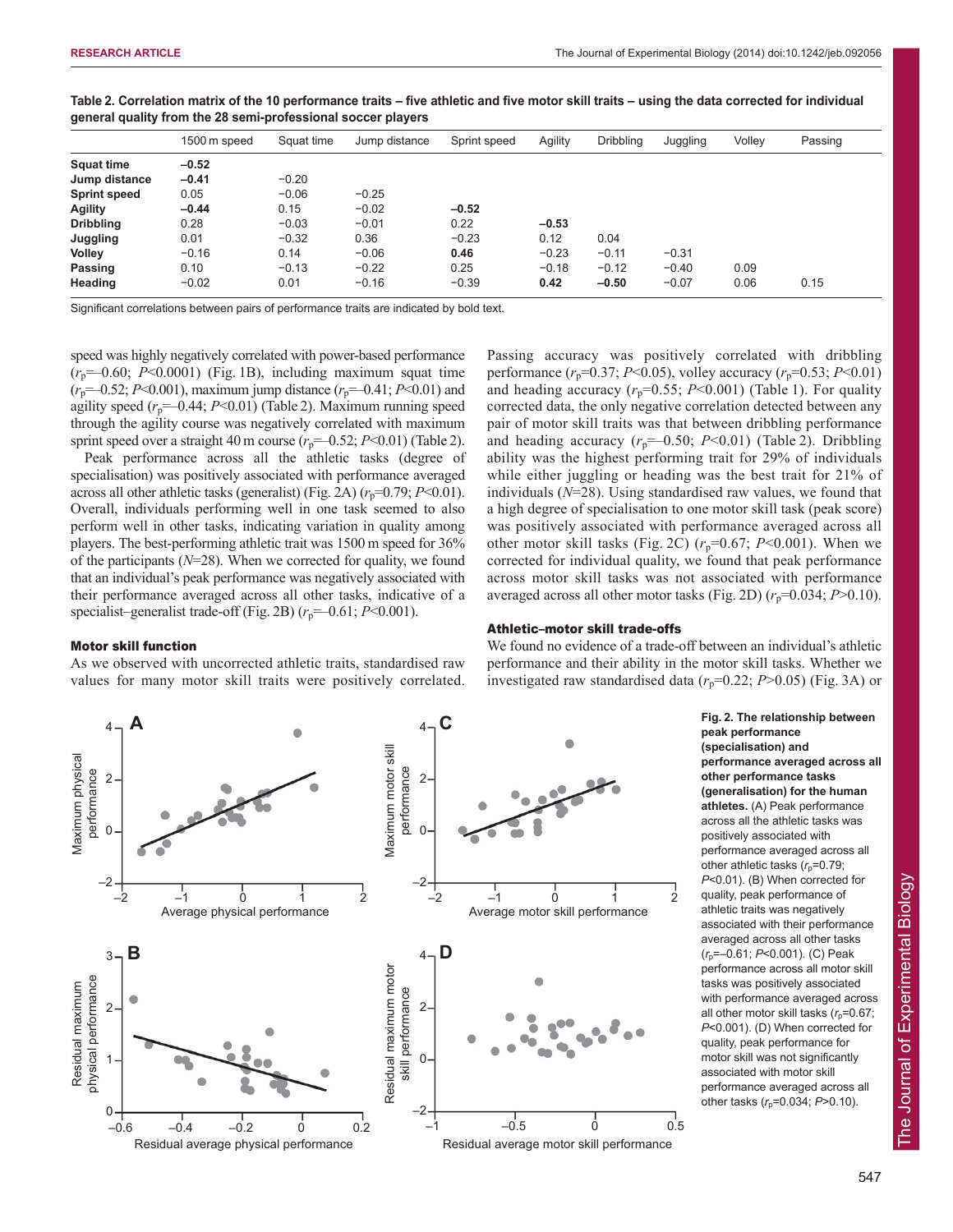

**Fig. 3. The relationship between overall athletic performance and overall motor skill performance for the 28 human athletes.** No significant correlations were detected between these two traits based on (A) raw data  $(r_p=0.22; P>0.05)$  or (B) individual quality-corrected data  $(r_p=-0.09; P>0.10)$ .

those corrected for individual quality  $(r_p=-0.09; P>0.10)$  (Fig. 3B), no significant correlations were detected between overall motor skill and athletic performance. However, we found that maximum running speed through the agility course was negatively correlated with dribbling speed throughout the same circuit  $(r_p=-0.53; P<0.01)$ (Table 2).

#### **DISCUSSION**

Functional trade-offs are ubiquitous in nature but their role in shaping complex performance traits can be difficult to study. Problems arise because studies seek to understand intra-individual functional trade-offs by examining inter-individual variation in performance; when life-history trade-offs are examined in this way, variation in individual quality often masks the detection of expected trade-offs (Hamel et al., 2009; van Noordwijk and de Jong, 1986; Reznick et al., 2000). Accordingly, we expected that variation in individual quality would simultaneously affect the performance of all functional tasks, masking trade-offs between performance types. Consistent with this idea, we found no evidence for negative associations between speed and endurance capacity (speed–endurance trade-off) or between peak performance on singular tasks and average performance across all tasks (specialist–generalist trade-off) when analysing raw values of performance. Performance activities were either positively associated or not related at all, suggesting variation in quality among individuals.

When we accounted for individual quality – based on a multivariate analysis of performance across multiple tasks – we found significant trade-offs in individual performance across several activities. Quality-corrected analyses showed a strong trade-off between peak performance at one activity (specialisation) and average performance across all activities (generalisation), and a trade-off between performance in power- or speed-related tasks and endurance. Previous studies of whole-animal performance provide limited support for functional trade-offs, even those with a clear physiological basis (such as speed–endurance). Our work shows that individual quality may cloud the detection of within-individual functional trade-offs, and highlights the possibility that functional constraints on evolution could be more common than previously shown.

So, can correcting for quality tell us all we need to know about functional trade-offs? Certain functional trade-offs are logistically difficult to explore, yet many others remain open to manipulative experiments that enable one to establish causality. For example, males of many fish, bird or insect species produce extravagant ornaments used to show quality, and which augment mating opportunities (Andersson, 1994). However, greater attractiveness from increased ornamentation is expected to occur at a cost to an individual's viability; by altering ornament size, shape and mass, it is then possible to test the costliness of these signals to behaviour and locomotion. For example, a recent study was able to explore the trade-offs associated with the exaggerated fins of male threadfin rainbowfish (*Iriatherina werneri*); by experimentally manipulating fin length, it was shown that variation in fin size does not affect burst swimming speeds (Trappett et al., 2013). Clearly, testing for causality between many functional traits is difficult – if not impossible. For instance, we cannot (currently) engineer individuals with fewer or greater fast-type muscle fibres to observe for any subsequent changes in endurance, or establish ecological implications. To partially circumvent these experimental issues, biologists are beginning to define individual quality in a way that it can be measured (Wilson and Nussey, 2010; Lailvaux and Kasumovic, 2011) to enable practical analyses: from an evolutionary standpoint, 'individual quality' can be defined as 'a property of the phenotype that is positively, but not necessarily perfectly, correlated with fitness' (Wilson and Nussey, 2010). In the current study, we used Wilson and Nussey's method of quantifying individual quality as a 'scalar abstraction' of multiple phenotypic traits. In other words, we defined individual quality as the first dimension of a principal component analysis (PCA) of phenotypic variation across multiple traits, using traits associated with either maximum physical performance or motor skill function. In a similar way, Hamel and colleagues (Hamel et al., 2009) quantified individual quality using a species-specific combination of longevity, success in the last breeding opportunity before death, adult mass and social rank. Using longitudinal data from three ungulate populations, Hamel and colleagues (Hamel et al., 2009) explored how individual quality affects the probability of detecting life-history trade-offs between current reproduction and future reproduction for females. They found high-quality females consistently had a higher probability of reproduction that was independent of previous reproductive status (Hamel et al., 2009). However, they did detect a reproductive tradeoff for female mountain goats after accounting for differences in individual quality; low-quality female goats were less likely to reproduce following years of breeding than following non-breeding (Hamel et al., 2009). In addition, offspring survival was lower in bighorn ewes after a successful breeding season than after those seasons when no lamb was produced – but this occurred only for low-quality females (Hamel et al., 2009).

Although there has been some recent interest in the evolutionary consequences of variation in motor skill (Byers and Kroodsma, 2009; Byers et al., 2010; Barske et al., 2011), there is still a paucity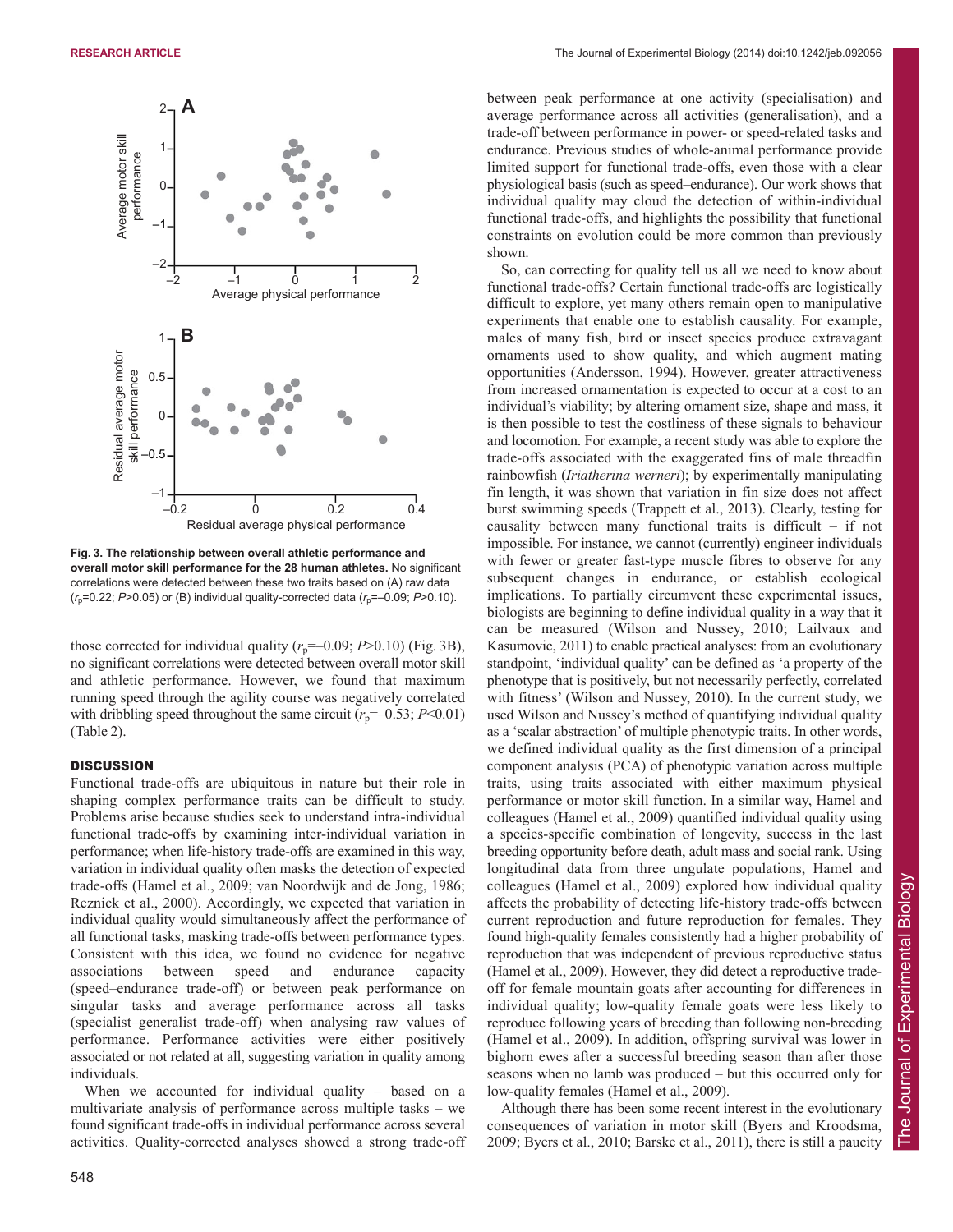of knowledge on the repeatability and ecological importance of motor control traits. Most previous analyses of motor control have focused on the underlying mechanisms and neural pathways (Daley and Biewener, 2006; Kohlsdorf and Biewener, 2006; Toro et al., 2006). Prior studies of functional trade-offs have almost entirely focused on maximum performance traits (e.g. speed, strength, endurance), largely ignoring motor control traits (i.e. precision-based movement). We suggest this focus on maximum performance promotes a narrow view of the evolution of the locomotor system because an individual's success in all complex activities relies upon both an animal's maximum capabilities and its ability to perform fine motor skills. From our analysis of motor skill traits, we only identified one negative association: that between dribbling performance and heading accuracy. The underlying basis of this trade-off is not immediately obvious but could be associated with an agile, manoeuvrable phenotype that supports better foot coordination whilst a taller, long-limbed physique may enable better neck control. Although there is currently limited support, we expect that many motor skill trade-offs will be caused by the functional advantages and limitations imposed by stouter, shorter individuals versus taller, leaner physiques.

A trade-off between maximum performance and motor skill has relevance for understanding the evolution of form for all animals, as it suggests that increases in physical size, strength and speed will compromise precision-based motor function. We expected to find such a trade-off but we found no such negative association between maximum performance capacity and motor skill function, even after accounting for individual general quality. Functionally, a phenotypic design that allows strong, rapid movements should be at odds with a design facilitating accurate, precise movement. Our data suggests this may not the case – at least between overall maximum physical performance and motor skill performance. However, we did find a negative correlation between running speed through the agility circuit and dribbling speed (kicking speed) through the same circuit, suggestive of such a trade-off between leg-power and leg-control. Further analyses should explore the possibility of maximum performance/motor skill tradeoffs and we suggest specialised features such as the human hand may be ideal for such analyses.

Using our multivariate analyses of individual quality, we identified functional performance trade-offs in our human subjects. But can this idea also be explored using non-human animals? To our knowledge, only one other study has explored the importance of individual quality in masking performance trade-offs – and it was also based on human athletes (Van Damme et al., 2002). Correcting for individual quality requires measurement of performance across multiple tasks – for example, our study measured performance over five athletic and five motor skill tasks, while the work of Van Damme and colleagues (Van Damme et al., 2002) compared performance among the 10 tasks associated with decathlon. Quantifying a large number of performance traits for non-human animals is likely to be difficult because of the limited repertoire of performances that can be elicited in animals. Most study animals can be encouraged to perform sprinting, endurance and biting tasks, but getting them to perform other tasks – including motor skill-related tasks – may be quite difficult. Work in this area might begin with animal models such as rodents, which are already used in studies of speed (Garland et al., 1995; Dohm et al., 1996), endurance (Billat et al., 2005), swimming (Dohm et al., 1996), cognitive function (Kitsukawa et al., 2011), motor skill (Song et al., 2006) and gripping strength (Abdelmagid et al., 2012).

#### MATERIALS AND METHODS

We recorded parameters associated with athletic performance and motor skill in semi-professional soccer players (*N*=28) within the premier division of Brisbane Men's Football. The average age for participants was 24.5 years (s.d.=2.8 years; range 20–33 years).

#### Maximum athletic capacity

For each individual, we measured the following athletic performance traits: (i) maximum speed over 1500 m, (ii) total squat time, (iii) maximum jumping distance, (iv) fastest sprint speed over 40 m, (iv) and fastest speed through an agility circuit. To determine 1500 m speed for each individual, we recorded the total time taken to complete a 1500 m circuit around a grassed oval on two separate occasions (1 week apart). We used the fastest time recorded for each individual and converted it into a measure of average speed over the 1500 m. Total squat time was recorded as the maximum single wall-squat time when an individual had their back flat against a concrete wall and both thighs were kept parallel to the ground, while the lower legs were at right angles to the ground. Maximum lower body power was quantified by recording each individual's maximum static jump distance over four trials, with 1 min rest between each test; only those jumps that were performed with both feet hipwidth apart and starting from a crouched position (full knee bend) were used, and the single best jump for each individual was taken as his maximum jump distance. To determine maximum sprint speed, we recorded the total time taken to complete a 40 m straight-line distance on grass on five separate occasions. Each sprint was separated by a rest period of 2 min, and the fastest single time recorded for individuals was used as their maximal sprint speed. This fastest time was converted into a measure of average speed over the 40 m. To determine the maximum agility speed, we recorded the total time to complete a 44.8 m agility circuit (Fig. 4A) on grass on three separate occasions. Each sprint was separated by a rest period of 2 min, and the fastest single time recorded for each individual was used as his measure of agility speed. We converted the time taken to complete the sprint into a measure of average speed over the 44.8 m.

For data analyses, we first standardised all raw values of athletic performance so that each of the five traits possessed the same mean (mean=0) and standard deviation  $(s.d.=1)$ . To do this we subtracted the mean value for each particular task from each individual's score for that same task and then divided it by the overall standard deviation for the task. This ensured that each of the tasks was comparable in mean and standard deviation, and we refer to these as the standardised raw values of performance. Following this, we conducted a PCA on all five measures of athletic performance using the standardised raw values. The first component of the PCA of athletic performance (PCAAth1) explained 49% of the variation observed in athletic performance (Table 3). All vectors of PCA<sub>Ath</sub>1 loaded in the same direction; thus, it represented a measure of overall athletic performance (general athletic quality). The second component, PCAAth2, explained 20% of the variation and this was indicative of a negative correlation between acceleration–power with maximum sprinting speeds (Table 3). Positive values of  $PCA_{Ath}2$  were representative of faster speeds through the agility circuit and longer jump distances (rapid acceleration and high leg power), while negative values were associated with high performance in the 40 and 1500 m run (high maximal running speeds).

To calculate an individual's performance in each athletic task relative to their overall quality (i.e. correcting for individual quality), we calculated the residuals for each performance trait when regressed upon an individual's overall measure of athletic performance ( $PCA_{\text{Ath}}$ 1). Thus, values above the line of best fit were then indicative of a high level of performance for that task relative to an individual's overall athletic ability. As such, residual values were then referred to as an individual's quality-corrected performance.

#### Motor skill function

For each player, we measured performance in the five soccer-specific motor skill tasks: (i) maximum dribbling speed, (ii) average juggling (i.e. keep-up) ability, (iii) static ball passing accuracy, (iv) volley-kick accuracy, and (v) heading accuracy. Maximum dribbling speed was quantified by recording the total time taken for an individual to dribble (i.e. kick) the football through the 44.8 m agility course (Fig. 4A) without making any mistakes (i.e. knocking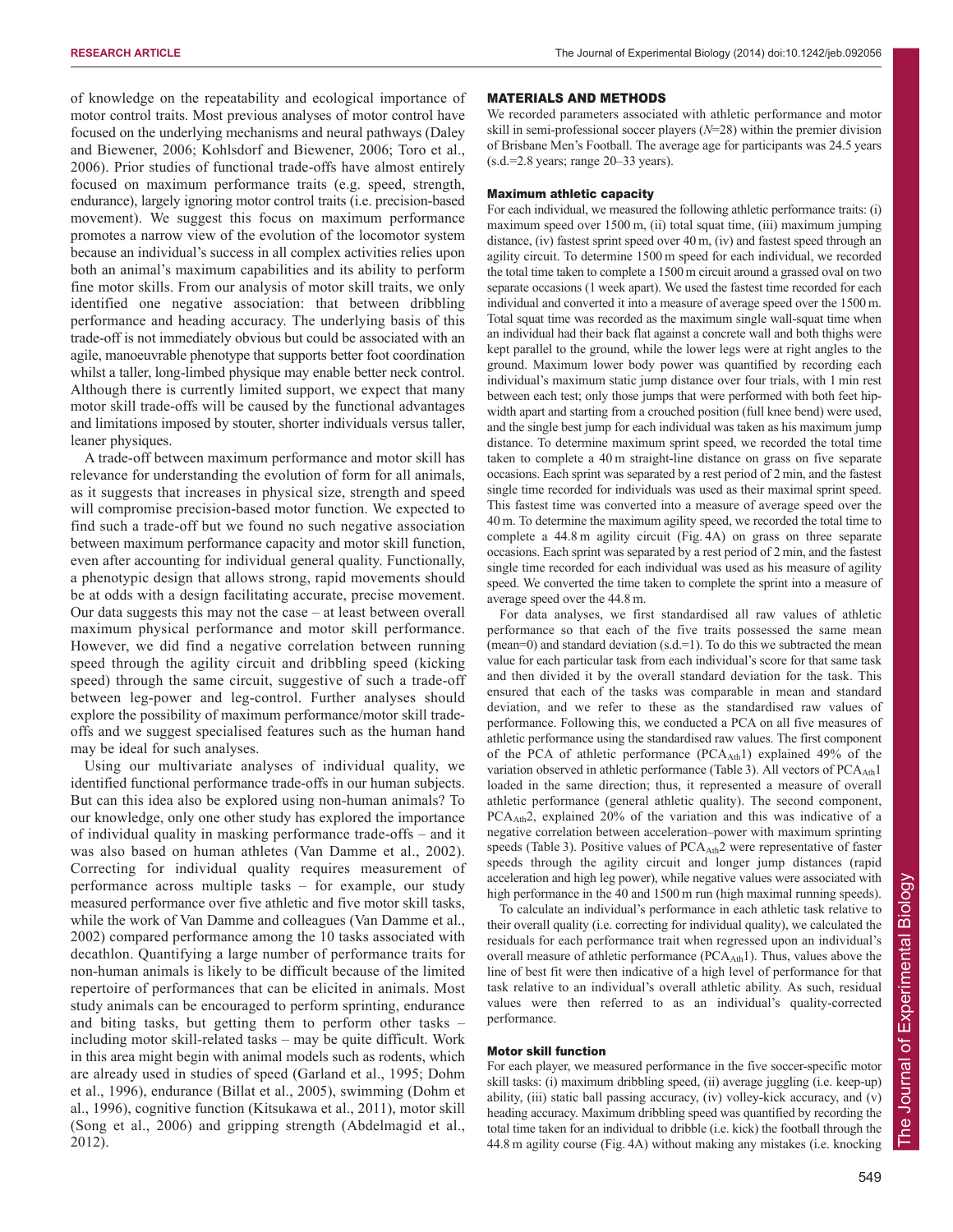

**Fig. 4. The dimensions and set-up for the different tests.** (A) Agility and dribbling performance task; the solid line with arrows indicates the path taken by the athletes; (B) static passing tests; and (C) volley-kick and heading test. See text for more details about set-up. *p*, points.

2 m

over cones or going along the wrong path). Each individual was given three attempts at the dribbling task, with 2 min rest between each attempt, and the fastest time was taken as their peak performance. We converted the time taken to complete the dribbling circuit into a measure of average speed over the 44.8 m. Average 'juggling' performance was determined by recording the total number of times an individual could kick a size 1 football (smallest size) without it touching the ground. This trial was repeated for each individual on 10 separate occasions, with his average score across all 10 attempts used as a measure of juggling ability. Static ball passing accuracy was assessed by giving each individual five attempts to kick a stationary ball at a target from both 15 and 30 m, using their left and right feet (total of 10 kicks from 15 m,

| Table 3. Principal components analysis matrix of the five athletic |
|--------------------------------------------------------------------|
| performance traits (N=28) showing the factor loadings of each      |
| measured variable and the direction in which they contribute       |
| towards the components                                             |

| Principal component | PCA <sub>ath</sub> 1 | PCA <sub>ath</sub> 2 | PCA <sub>ath3</sub> |
|---------------------|----------------------|----------------------|---------------------|
| %Variance           | 48.6                 | 19.6                 | 14.2                |
| 1500 m speed        | $-0.48$              | $-0.73$              | 0.46                |
| Squat time          | $-0.73$              | 0.30                 | $-0.055$            |
| Jump distance       | $-0.81$              | 0.26                 | $-0.07$             |
| Sprint speed        | $-0.60$              | $-0.47$              | $-0.63$             |
| Agility             | $-0.81$              | 0.25                 | 0.31                |

PCA<sub>Ath</sub>, principal components analysis of the athletic performance traits. See Materials and methods for a description of each trait.

and 10 kicks from 30 m). The target consisted of a series of 50 cm wide scoring zones demarcated by 1 m high posts. The central scoring zone was worth 10 points, the next two 50 cm areas on either side were worth 8 points, and these scoring zones decreased accordingly. The total target area was 4.5 m wide and 1 m high, with any part of the ball falling within this zone scoring the relevant points (Fig. 4B). Any balls that hit the posts and did not go through the scoring zone were scored as intermediates between the scoring zones; for example, if the ball hit the post between the 8 and 6 point scoring zones, then that kick was scored as 7 points. Volley-kick accuracy was assessed by giving each individual five attempts to kick an aerially served ball at a target from both 5 and 10 m, using their left and right feet (total of 10 kicks from 5 m and 10 kicks from 10 m). The target consisted of a series of concentric circles with each larger circle represented by a 0.5 m increase in diameter (Fig. 4C). The central scoring zone was worth 10 points and consisted of an area 0.5 m in diameter, with each outer circle decreasing by 2 points for a 0.5m increase in diameter. Thus, the entire scoring zone was 2.5m in diameter and the centre of the scoring zone was 1.25m off the ground. Each individual's total accumulated score across the 20 volleys was used as their measure of volley accuracy. Heading accuracy was assessed using an identical methodology as that outlined above for volley accuracy, except that players were required to use their heads to move the ball toward the target. The total accumulated score was based on all 20 headers, which was then used as their measure of heading accuracy. For both volley and heading tasks, serving of the football in the air could occasionally lead to a poor delivery that prevented the player from obtaining good contact with the football. To minimise the effects of server error on a player's score, we used one server for all tasks. In addition, only balls served at a height that was below mid-thigh and above mid-shin were counted towards a player's overall volley score, and only balls served at a standing height below the top of the head and above the shoulders were counted towards a player's overall heading score. Any misdirected serves were immediately repeated.

As per our analyses of athletic performance, we standardised all raw values of motor skill performance so that each of the five traits possessed the same mean (mean=0) and standard deviation  $(s.d.=1)$ . Based on these standardised raw values of motor skill, we conducted a PCA on the data. The first component of the PCAskill based on measures of motor skill performance explained 48% of the variation observed in the data (Table 4). All vectors of PCA<sub>skill</sub>1 loaded in the same direction; thus, it represented a measure of overall skill performance. The second component of the PCA for measures of motor skill performance explained 22% of the variation and this described the negative correlation between juggling and dribbling ability with volley and heading ability (Table 4).

To calculate an individual's performance in each motor skill task relative to their overall quality (i.e. correcting for individual quality), we also calculated the residuals for each performance trait when regressed upon an individual's overall measure of motor skill performance  $(PCA<sub>skill</sub>1)$ . These residual values were then referred to as an individual's quality-corrected motor skill performance.

## Statistical analyses

All correlations among pairs of athletic and motor skill performance traits were conducted using Pearson's product moment correlations. These analyses